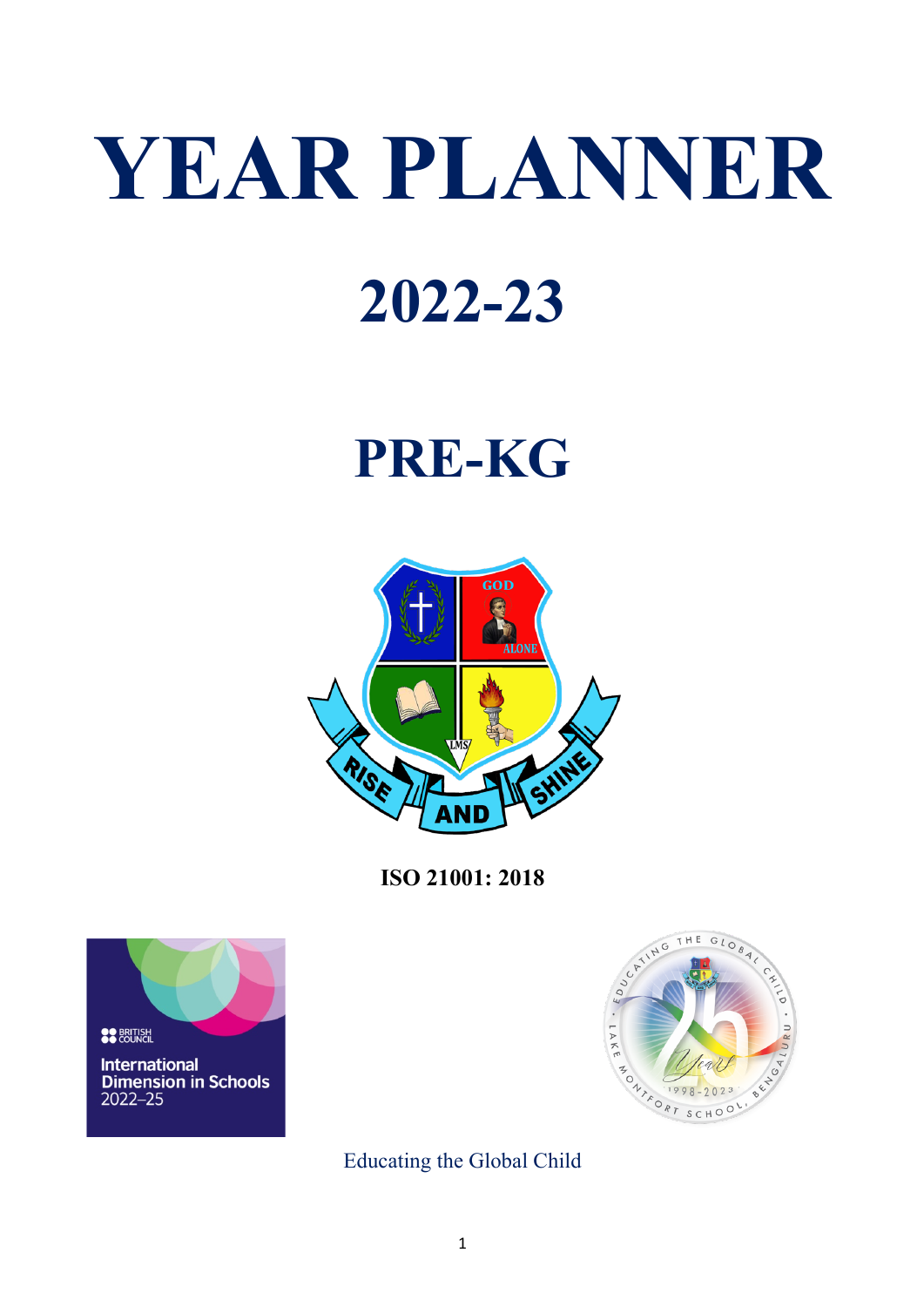#### **ENGLISH**

| <b>MONTH</b>     | <b>CHAPTER / CONTENT</b>           | <b>TEST / EXAM</b>        |
|------------------|------------------------------------|---------------------------|
| <b>JUNE</b>      | Alphabets A-Z(oral)                |                           |
|                  | <b>Basic Strokes</b>               |                           |
|                  | Alphabets A-C(Writing)             | PERIODIC TEST:            |
| <b>JULY</b>      |                                    | PORTION: A-Z (oral)       |
|                  |                                    | Strokes (writing)         |
| <b>AUGUST</b>    | Alphabets D-G (Writing)            |                           |
|                  | <b>REVISION FOR EVALUATION -1</b>  | <b>EVALUATION-1</b>       |
| <b>SEPTEMBER</b> |                                    | <b>PORTION: Alphabets</b> |
|                  |                                    | A-G(Writing)              |
| <b>OCTOBER</b>   | Alphabets H-L(Writing)             |                           |
| <b>NOVEMBER</b>  | Alphabets M-Q(Writing)             |                           |
| <b>DECEMBER</b>  | REVISION FOR PERIODIC TEST.        | PERIODIC TEST             |
|                  |                                    | PORTION: Alphabets A-Q    |
|                  |                                    | (Writing)                 |
| <b>JANUARY</b>   | Alphabets R-V (Writing)            |                           |
| <b>FEBRUARY</b>  | Alphabets W-Z (Writing)            |                           |
| <b>MARCH</b>     | <b>REVISION FOR EVALUATION - 2</b> | <b>EVALUATION -2</b>      |
|                  |                                    | PORTION: Alphabets A-Z    |
|                  |                                    | (Writing)                 |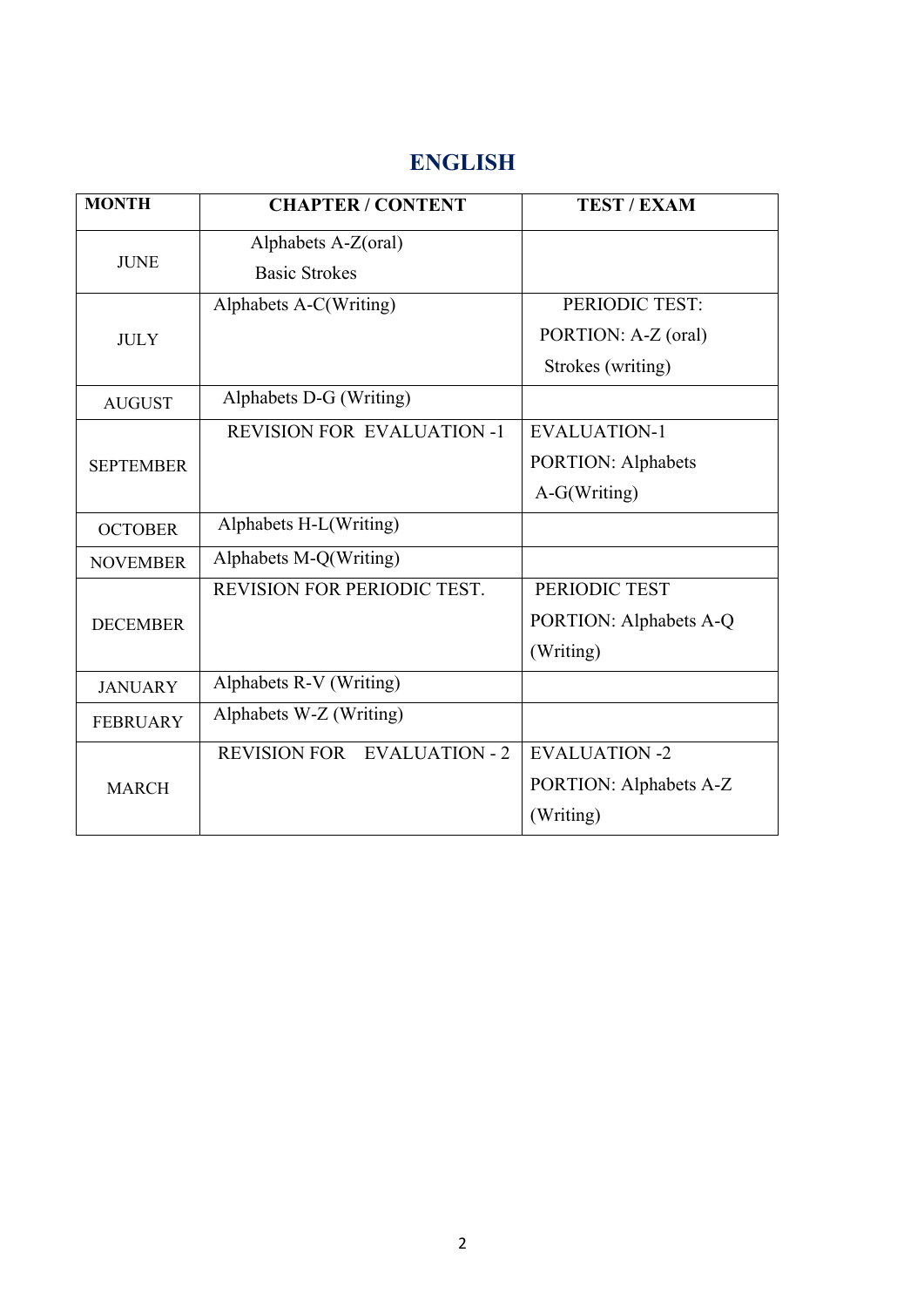#### **NUMBER WORK**

| <b>MONTH</b>     | <b>CHAPTER / CONTENT</b>                   | <b>TEST / EXAM</b>             |
|------------------|--------------------------------------------|--------------------------------|
| <b>JUNE</b>      | Numbers 1-10(oral)                         |                                |
| <b>JULY</b>      | Numbers 1-3(Writing)                       | PERIODIC TEST:                 |
|                  |                                            | PORTION: 1-10 (oral)           |
| <b>AUGUST</b>    | Numbers 4-6 (Writing)                      |                                |
| <b>SEPTEMBER</b> | <b>REVISION FOR</b><br><b>EVALUATION -</b> | <b>EVALUATION-1</b>            |
|                  | 1                                          | <b>PORTION: Numbers</b>        |
|                  |                                            | $1-5(Writing)$                 |
| <b>OCTOBER</b>   | Numbers 7-9(Writing)                       |                                |
|                  | Numbers 11-20(oral)                        |                                |
| <b>NOVEMBER</b>  | Numbers 10-12(Writing)                     |                                |
|                  | Numbers 21-30(oral)                        |                                |
| <b>DECEMBER</b>  | REVISION FOR PERIODIC TEST.                | PERIODIC TEST                  |
|                  |                                            | PORTION: Numbers 1-10(Writing) |
| <b>JANUARY</b>   | Numbers 13-16 (Writing)                    |                                |
|                  | Numbers 31-40(oral)                        |                                |
| <b>FEBRUARY</b>  | Numbers 17-20(Writing)                     |                                |
|                  | Numbers 41-50(oral)                        |                                |
| <b>MARCH</b>     | <b>REVISION FOR EVALUATION - 2</b>         | <b>EVALUATION -2</b>           |
|                  |                                            | <b>PORTION:</b> Numbers 1-20   |
|                  |                                            | (Writing)                      |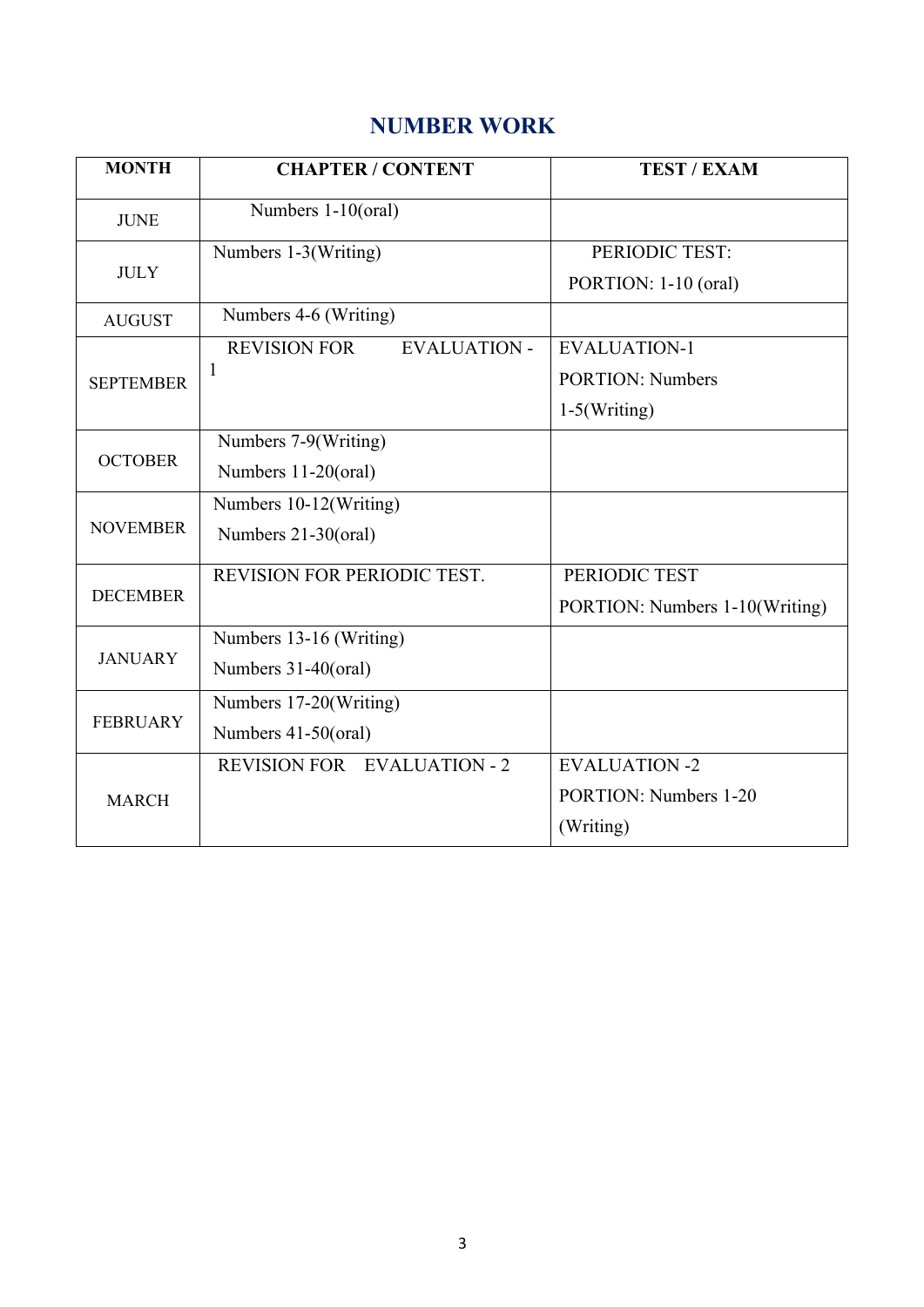#### **RHYMES**

| <b>MONTH</b>     | <b>CHAPTER / CONTENT</b>               | <b>TEST / EXAM</b>                                      |
|------------------|----------------------------------------|---------------------------------------------------------|
| <b>JUNE</b>      | God 's Blessing,                       |                                                         |
|                  | A,B,C Tumble Down                      |                                                         |
| <b>JULY</b>      | Twinkle, Twinkle little star,          | PERIODIC TEST:                                          |
|                  | Rain, Rain go away                     | PORTION: God 's Blessing,                               |
|                  |                                        | A,B,C Tumble Down Twinkle,<br>Twinkle little star.      |
|                  | Johny, johny yes papa,                 |                                                         |
| <b>AUGUST</b>    | Early to bed, Roses are red            |                                                         |
|                  | <b>REVISION FOR</b>                    | <b>EVALUATION-1</b>                                     |
| <b>SEPTEMBER</b> | EVALUATION 1                           | PORTION: Rain, Rain go away                             |
|                  |                                        | Johny, johny yes papa, Early to bed,<br>Roses are red   |
|                  | Two little hands to clap,              |                                                         |
| <b>OCTOBER</b>   | Eeny Meeny Mina Moe,                   |                                                         |
|                  | Hickory ,Dickory dock                  |                                                         |
|                  | One, Two Buckle my shoe,               |                                                         |
| <b>NOVEMBER</b>  | Jack and Jill, Humpty Dumpty           |                                                         |
|                  | REVISION FOR PERIODIC TEST.            | PERIODIC TEST                                           |
| <b>DECEMBER</b>  |                                        | PORTION: Eeny Meeny Mina Moe,<br>Hickory ,Dickory dock, |
|                  |                                        | <b>Humpty Dumpty</b>                                    |
| <b>JANUARY</b>   | Chubby Cheeks, Baa Baa                 |                                                         |
|                  | Black sheep, Pussy cat, Ding dong bell |                                                         |
| <b>FEBRUARY</b>  | Two little dicky birds,<br>Bow, wow    |                                                         |
|                  | Colour song                            |                                                         |
| <b>MARCH</b>     | <b>REVISION FOR EVALUATION - 2</b>     | <b>EVALUATION -2</b>                                    |
|                  |                                        | PORTION: All the Rhymes.                                |